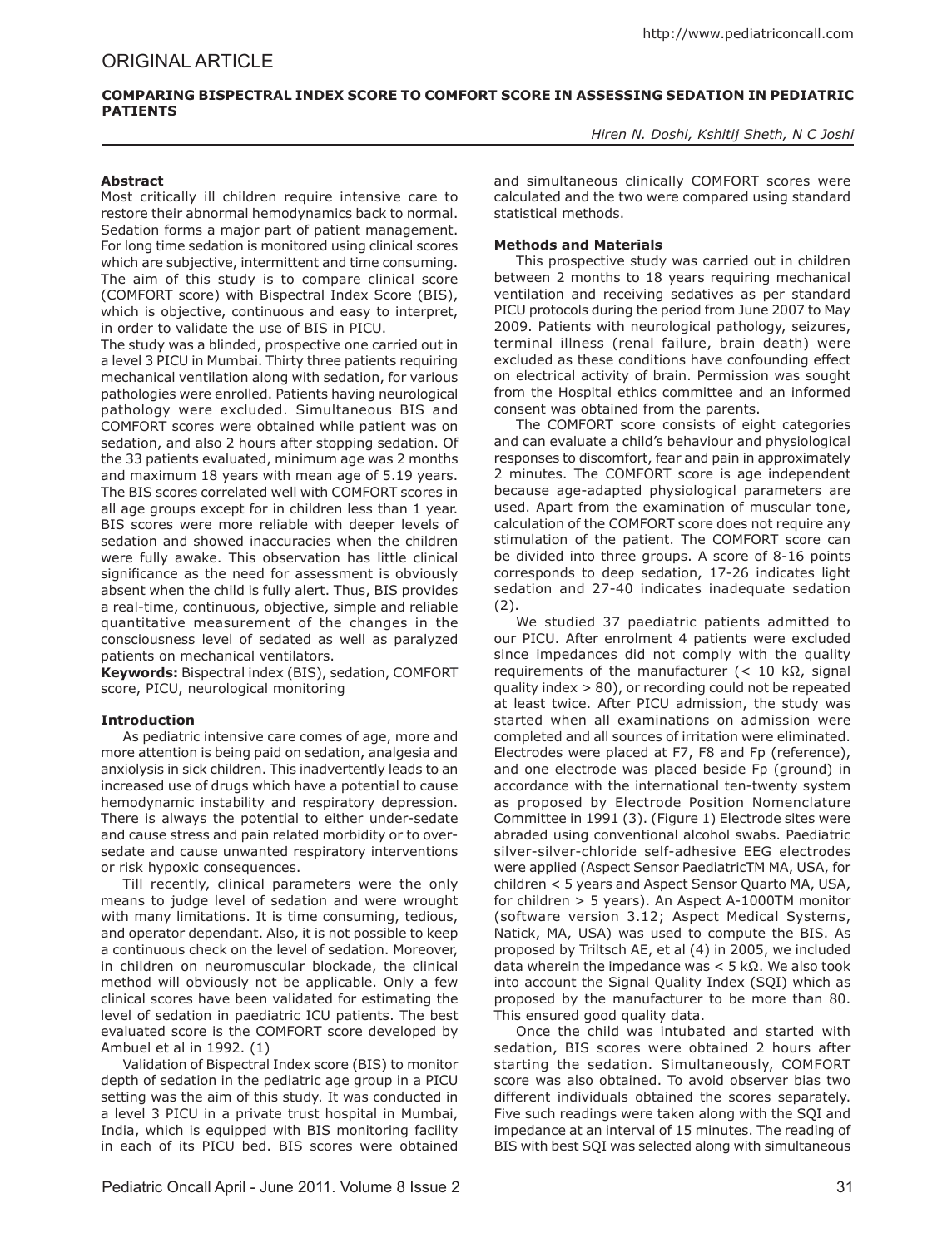COMFORT score. To avoid bias by repeating analysis of data from the same patient, each patient was included only once in the statistical analysis. Second set of reading for the purpose of study was taken after one hour of stopping the sedation. This would help in identifying increase in BIS score with reducing levels of sedatives.

#### **Statistical Analysis:**

Non-Parametric correlation between BIS and COMFORT score on sedation and after stopping sedation was done using Spearman's Rho. Comparison of age specific, sex-specific, disease specific, sedation specific BIS and COMFORT scores were done using 1-way ANOVA.

### **Fig 1: The BIS Scale and the application of BIS electrodes with monitor screen grab**



### **Results**

The mean BIS scores on sedation was  $34.6 \pm 9.7$ with simultaneous mean COMFORT score of  $12.5 \pm 1.8$ . The minimum BIS score on sedation recorded in the study was 15 and a maximum of 57 whereas minimum COMFORT score on sedation was 8 and a maximum of 17. Two hours after stopping the sedation, mean BIS score was 83.4  $\pm$  6.5 while the mean COMFORT score was  $30.1 \pm 2.7$ . The minimum BIS score was 65 and maximum of 94. At the same time minimum and maximum COMFORT score were 21 and 36 respectively. We compared BIS and COMFORT score on sedation, the difference was statistically significant  $(p=0.026)$ . This indicated that BIS correlated better with COMFORT score at deeper levels of sedation. However, when we compared BIS scores and COMFORT scores two hours after stopping sedation, there was no significant correlation.

Four children were below 1 year age group (12.1%), 17 children were in age group of 1-5 years (51.5%), and 12 children were aged  $> 5$  years (36.4%). In the age group < 1 year, mean BIS on sedation was 25 while simultaneous COMFORT score was 11. Similarly for 1-5 years, simultaneous BIS and COMFORT were 33 and 83 respectively and in  $> 5$  years age group it was 40 and 84 respectively. There was statistically significant

difference in p-value (0.01) for children aged less than 1 year. This indicates that BIS values at age less than 1 year is less reliable than that at other ages.

#### **Discussion**

The aim of this cross-sectional, blinded study was to determine whether BIS is a useful tool for assessing the level of sedation in critically ill pediatrics patients. For statistical calculation only one data set (BIS versus COMFORT score) per patient was evaluated. Therefore, bias introduced by including multiple observations from one patient was avoided. We compared BIS with COMFORT because it is the only scoring system validated for use in pediatric age-group (1).

The study showed significant correlation between BIS and COMFORT when child was on sedation. However, the correlation was not significant after stopping sedation. This indicated that at higher levels

of consciousness, the BIS did not correlate well with COMFORT, but as level of sedation was increased, the two correlated well. This difference could be because of the movement artifacts contributed to the lower coefficient of determination for lighter sedated children than for children under deeper sedation. Similar findings were reported in adult settings by Nasraway SA Jr, et al (5) in 2002. In that study they had compared BIS score with SAS in 20 adult subjects and had concluded that excessive muscle movement by the patient is an important and

spurious influence on BIS values. Also a review of literature on MEDLINE by Dominguez TE, et al (6) in 2006, concluded that Bispectral values correlate fairly well with commonly used clinical sedation scores, but more variability in the scores has been observed at lighter levels of sedation. Also, Bruhn et al (7), found similar results and concluded that electromyographic activity falsely elevates the Bispectral index.

Age-related BIS values have been a matter of debate. In our study, we found that BIS values were less predictive of level of sedation in children < 1 year. Similar results were shown by Davidson et al (8), wherein they compared BIS with the corresponding consciousness level during emergence from anesthesia in a prospective, blinded manner in children ( 1 year old ) and infants  $($  < 1 year old ) undergoing elective circumcision. BIS increased significantly as sevoflurane concentrations decreased in children, but a similar relationship was not demonstrated in infants. Again Davidson et al (9), compared BIS and entropy in monitoring level of sedation in various age groups. Here again they found that in infants BIS was less reliable tool to assess depth of sedation. This finding may imply that the inability of EEG monitoring to predict awakening in small children is more a function of the nature of their arousal and consciousness rather than